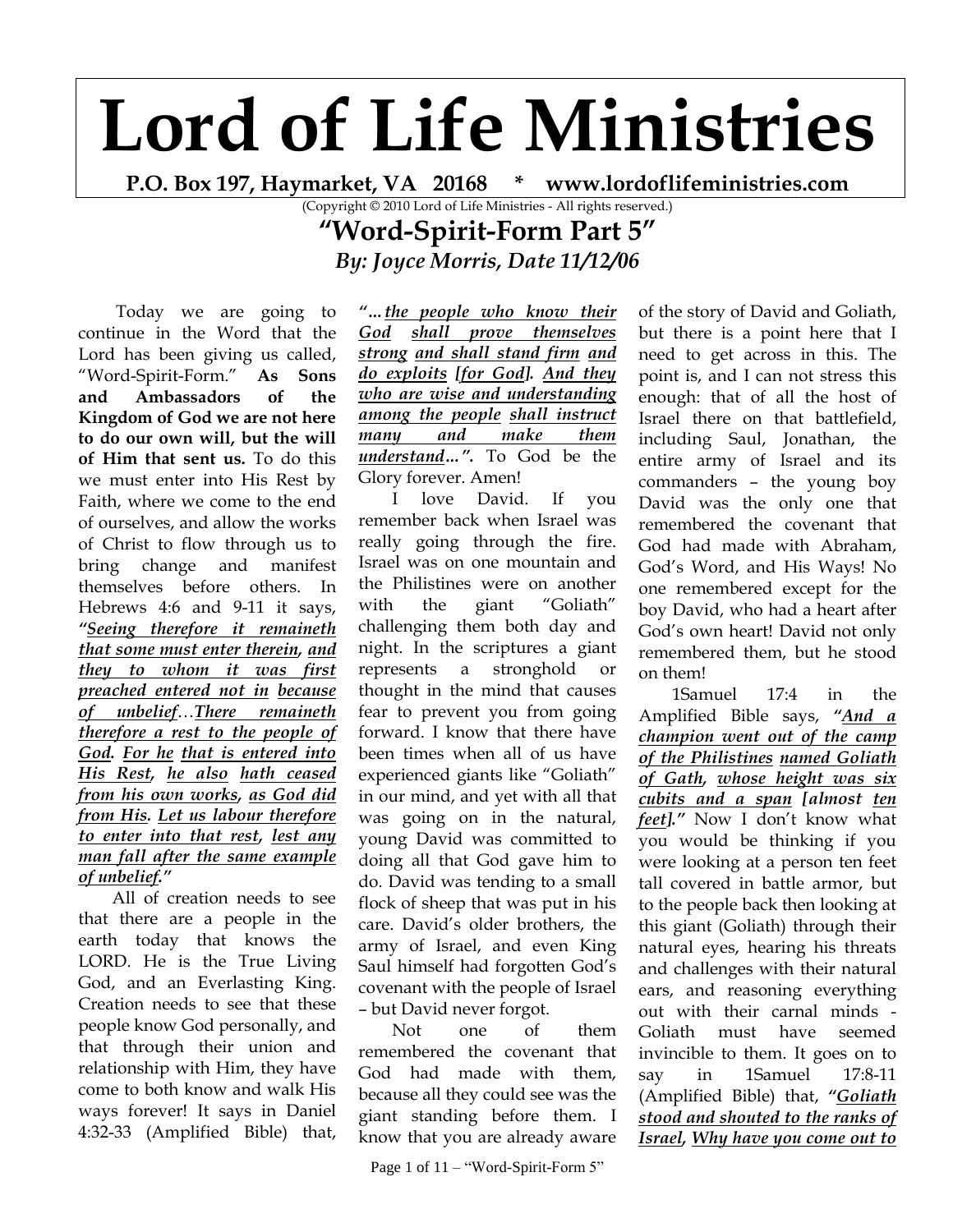*draw up for battle? Am I not a Philistine, and are you not servants of Saul? Choose a man for yourselves and let him come down to me. If he is able to fight with me and kill me, then we will be your servants; but if I prevail against him and kill him, then you shall be our servants and serve us. And the Philistine said, I defy the ranks of Israel this day; give me a man, that we may fight together. WHEN SAUL AND ALL ISRAEL HEARD THOSE WORDS OF THE PHILISTINE, THEY WERE DISMAYED AND GREATLY AFRAID."* One thing you need to remember here is that these were not just ordinary men hearing Goliath; these were trained men of war who had been fighting for King Saul against the enemies of Israel for a long time, and still it says that *"When Saul and all Israel heard those words of the Philistine, THEY WERE DISMAYED and GREATLY AFRAID."* They understood what war was, and they knew what it meant to go into battle, but they had never faced a man like Goliath before. 1Samuel 17:16 says that, *"The Philistine came out morning and evening, presenting himself for forty days."* The number "40" in the scriptures speaks of: "trials" and "testing". Back in verse 3 it said that, *"…the Philistines stood on a mountain on one side and Israel stood on a mountain on the other side, with the valley between them."* God was allowing Israel to be tried and tested to show them that they were not standing on Mount Zion as He had called them to. Instead, each day they would descend and go into the valley (the carnal mind) to battle with the enemy, only to return once again when

they were finished to the "mountaintop of fear" where they would dwell until the next day. Each day for them was a repeat for the most part of the day before.

Then in verses 17 and 18, David"s father (Jesse) spoke to David and told him to take some bread and parched corn to his three older brothers who had followed Saul into battle; and that he was also to take some cheeses to their captain. In verse 20 it says, *"So David rose up early next morning, left the sheep with a keeper, took the provisions, and went, as Jesse had commanded him…".* David did as his father had commanded him to, and once David had found his brothers in verses 23-24 (Amplified Bible) it says that, *"As they talked, behold, Goliath, the champion, the Philistine of Gath, came forth from the Philistine ranks and spoke the same words as before, and David heard him. And all the men of Israel, when they saw the man, fled from him, terrified."* Then the Israelite soldiers around David began to speak in fear, saying, *"…Have you seen this man who has come out? Surely he has come out to defy Israel***…***"*. They also spoke of what would be awarded to the man that could kill Goliath, and little David could not believe what he was hearing. The men said, *"…and the man who kills him* (Goliath) *the king will enrich with great riches, and will give him his daughter and make his father's house free [from taxes and service] in Israel. And David said to the men standing by him, What shall be done for the man who kills this Philistine and takes away the reproach from Israel? For who is this* 

*uncircumcised Philistine that he should defy the armies of the living God? And the [men] told him, Thus shall it be done for the man who kills him*.*"*

David could not understand why no one had stepped up and killed this Philistine already. David"s oldest brother, Eliab, got very angry at David for even asking about these things, accusing him of just running off and leaving his sheep in the wilderness alone so that he could see a battle. But David was not afraid to stand up to his brother, saying in 1 Samuel 17:29-30, *"What have I done now? Was it not a harmless question? And David turned away from Eliab to another and he asked the same question, and again the men gave him the same answer."* You see, it is important for you to both know and understand what you are going to receive for paying the price to follow Christ. There is a cost in following our Lord. Jesus said in Matthew 10:38, *"…he that taketh not his cross, and followeth after Me, is not worthy of Me."* And in Romans 12:1 Paul wrote, *"I beseech you therefore, brethren, by the mercies of God, that ye present your bodies a living sacrifice, holy, acceptable unto God, which is your reasonable service."* But what we gain in return is everlasting. David wanted to be sure of both the cost and rewards of battling Goliath. In 1Samuel 17:30-33 it says that, *"When David's words were heard, they were repeated to Saul, and he sent for him. David said to Saul, LET NO MAN'S HEART FAIL BECAUSE OF THIS PHILISTINE; YOUR SERVANT WILL GO OUT TO FIGHT WITH HIM. And Saul said to David, You are not able to*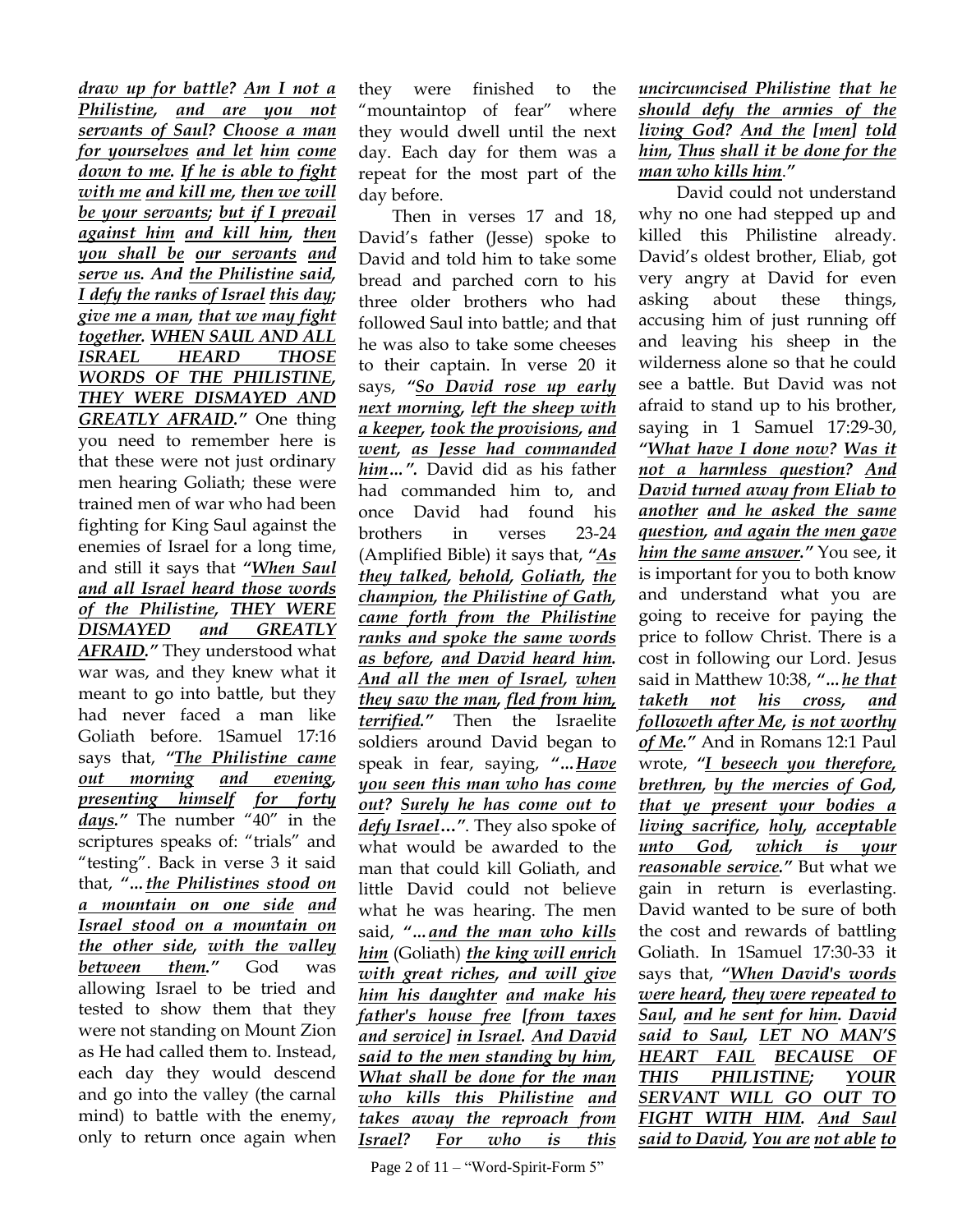## *go to fight against this Philistine. You are only an adolescent, and he has been a warrior from his youth."*

Saul was only looking at David through his five senses, and he was passing judgment on what David could or could not do out of his carnal mind. But God does not look at physical size or numbers. 1Corinthians 1:27-29 (Amplified Bible) says that, *"[No] for God selected (deliberately chose) what in the world is foolish to put the wise to shame, and what the world calls weak to put the strong to shame. And God also selected (deliberately chose) what in the world is lowborn and insignificant and branded and treated with contempt, even the things that are nothing, that He might depose and bring to nothing the things that are, So that no mortal man should [have pretense for glorying and] boast in the presence of God."*

David went on to tell Saul of what he had already accomplished with God on his side, and that killing this Philistine would be no different. In 1Samuel 17:35-37, *"…David said to Saul, Your servant kept his father's sheep. And when there came a lion or again a bear and took a lamb out of the flock, I went out after it and smote it and delivered the lamb out of its mouth; and when it arose against me, I caught it by its beard and smote it and killed it. Your servant killed both the lion and the bear; and this uncircumcised Philistine shall be like one of them, for he has defied the armies of the Living God! David said, THE LORD WHO DELIVERED ME OUT OF THE PAW OF THE LION AND OUT OF THE PAW OF THE BEAR, HE WILL* 

*DELIVER ME OUT OF THE HAND OF THIS PHILISTINE. And Saul said to David, Go, and the Lord be with you!"* Man in his carnal mind has almost always reasoned that bigger must be better and more powerful; that the larger an individual is, the more powerful he must be; and that because there is strength in numbers - the greater the size of the army, the greater chance they have for victory. But as you look through the scriptures, this has never been God"s way of doing things. God has always done things through small numbers, so that He would receive the Glory!

Now there Israel was once again - outnumbered by the philistines, and standing with them was the giant "Goliath", larger than any man they had ever seen before, and he was challenging them both day and night to send just one man out to battle him, and declaring that the winner would take all. But God didn"t send a seasoned warrior out to fight Goliath and win this battle for Israel. God chose one little shepherd boy to bring down the Goliath; and in doing so He inspired Israel on to victory!

If you look at Gideon"s army of just a few hundred, Israel had thousands of men that they could have sent into battle, but God sifted through those great numbers to find those that He had chosen for the task of that day. Even with Jesus - of the many thousands that heard Him and followed Him from place to place back then, He chose just 12 to begin the work of spreading the Message of the Kingdom of God around the world, and from those 12, His Message is still turning this world upside down to bring change. Even here at Lord of Life Ministries, I used to look out the window years ago and think, "Where are they God? Where are the numbers? When are they going to come in?" Then God spoke to me and said, "Joyce, only 12 truly followed Me. If you will allow Me and bring even 12 to maturity through you - that is all I need. I need those that have counted the cost and are willing to bear their cross to follow Me. Quit looking at the numbers Joyce, and bring those that are here to maturity."

After David spoke with Saul, it says in 1Samuel 17:38-39 that, *"Then Saul clothed David with his armor; he put a bronze helmet on his head and clothed him with a coat of mail. And David girded his sword over his armor. Then he tried to go, but could not, for he was not used to it. And David said to Saul, I cannot go with these, for I am not used to them. And David took them off."* Initially after David spoke to Saul about the lion and the bear and that the Lord would bring about the same result when he would stand up to the philistine Goliath, Saul had said to David, *"*…*Go, and the Lord be with you!"* But Saul was only speaking out of religion. Saul didn"t really believe that God would deliver David, because the very next thing he did was clothe David in *"his armor"*. In doing so Saul was basically telling David, "Here David, you need to wear my armor when you go out there, because without it you don't stand a chance. You"ve got to protect yourself, and to do that you will need a covering." Saul wanted David to walk under his covering and mantle, and there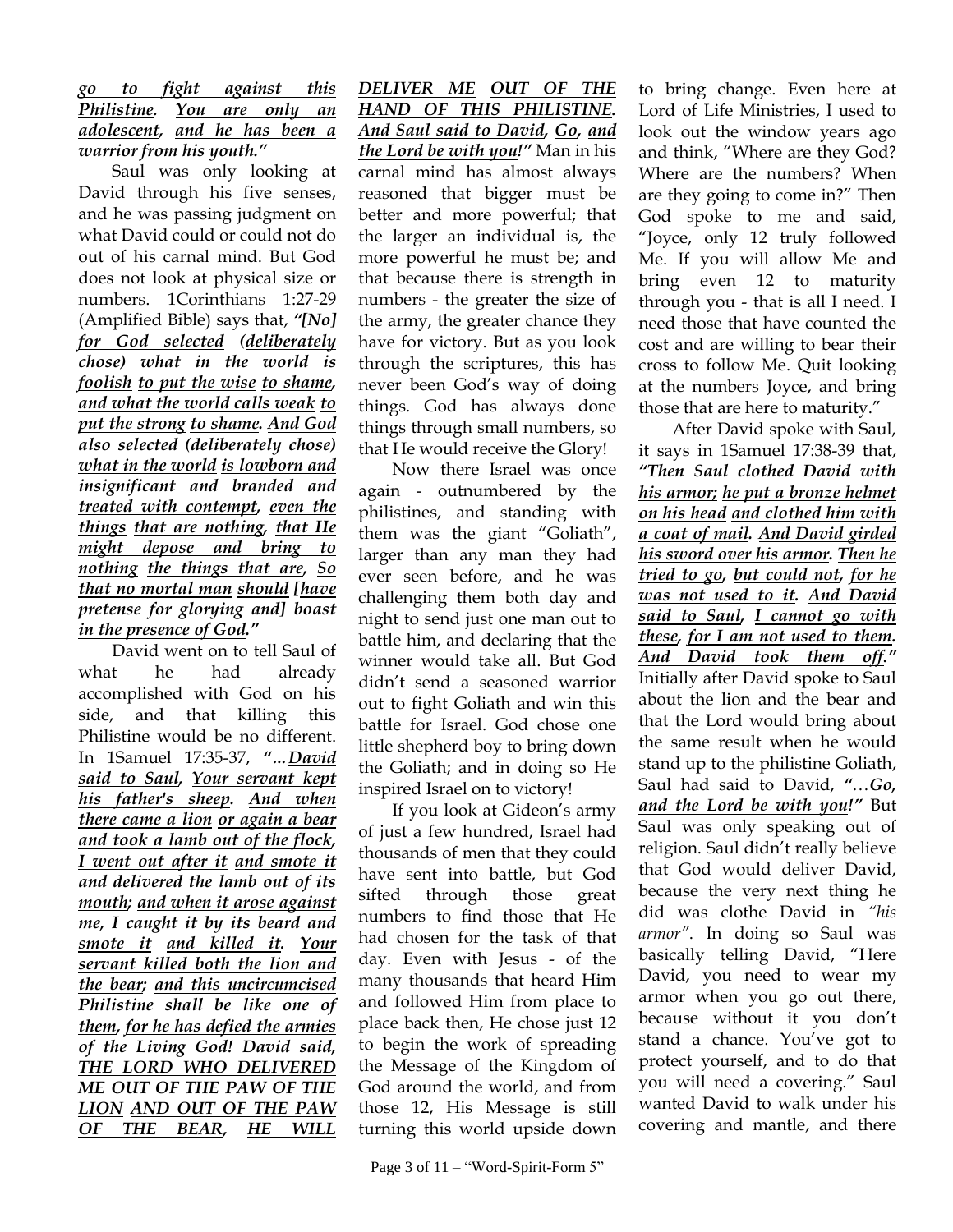are many ministries and individuals out there today that tell you that you have to do things "their way". In other words, "You need to look like us, talk like us, and do things the way that we do them."

There are many voices in the land telling us we should do things "this way" or "that way". Sometimes these voices may come in the form of a friend or family member that may mean well, but God wants us to go within to hear from Him. Saul meant well by having David clothed in his armor, and David was trying to tell Saul that, "This is God"s battle, not mine; and because of this He will protect me and give the victory over this philistine!" But just like the rest of the Israelites standing there, Saul could only see the giant. In Saul"s mind, he would not go into battle without his armor on, and his armor (rather than giving God the Glory) had always protected him in the past. What may have worked for Saul in the past was not going to work for David! Saul"s armor did not fit David or God"s plan for David to defeat Goliath and inspire the Israelites on to victory against the philistines, and because of this it says, *"…David took them off."* God Himself was David"s covering, source of protection, Deliverer, and One True God – and David knew this with all his heart!

Please remember: **God never does things, the same way, every time - but EVERYTHING HE DOES**, **WILL ALWAYS LINE UP WITH HIS WORD!** Also, **when ever you are under attack by the enemy and/or a giant – all you need to Overcome them and**  **arise in the Victory of God once again, is the Lord's Wisdom and Instructions. To get God's Wisdom and Instructions you need to go within to hear from Him. Once you know and understand what you are to do, in Faith you must put it into action and take a stand in Christ!**

As soon as David realized that what Saul had given him would not work for him, he immediately took them off. *"Then he took his staff in his hand and chose five smooth stones out of the brook and put them in his shepherd's [lunch] bag [a whole kid's skin slung from his shoulder], in his pouch, and his sling was in his hand, and he drew near the Philistine."* (1Samuel 17:40 – Amplified Bible).

When David went before Goliath, Goliath just laughed and insulted him, but David did not let Goliath's insults and threats affect him. David stood his ground and in 1Samuel 17:46-47 his to him was, *"This day will the LORD deliver thee into mine hand; and I will smite thee, and take thine head from thee; and I will give the carcases of the host of the Philistines this day unto the fowls of the air, and to the wild beasts of the earth; that all the earth may know that there is a God in Israel. And all this assembly shall know that the LORD saveth not with sword and spear: FOR THE BATTLE IS THE LORD'S, AND HE WILL GIVE YOU INTO OUR HANDS."* All Goliath could see with his

natural eyes and carnal mind was a little kid coming up to him with nothing but his shepherd"s bag, his shepherd"s staff in one hand and a sling in the other. But you see "the Shepherd's bag" that David carried is in you and me. The "Shepherd"s bag" represents the "Word of God", and as David had also chosen five smooth stones out of the brook and put them in his shepherd"s bag.

The number "five" in the scriptures means: "God's Grace and Goodness". David was drawing from the Grace and Goodness of God knowing that God was with him and that He would deliver him once again, just as He had done with the lion and the bear. The five smooth stones taken from the brook also represent a Word that had the clear waters of understanding pass over them until they were smooth. No ruff edges remained on these stones, nothing was hidden, no mysteries remained, and the understanding of the Word had been made plain. The same thing happens when God speaks a Word to your heart/mind, and as the waters of understanding continue to flow over this "Word", "IT" becomes "smooth" or plain to you. As you walk in that "Word", "IT" then becomes part of you.

In Ecclesiastes 11:1 it says, *"Cast thy bread upon the waters: for thou shalt find IT after many days."* The "waters" is speaking of your understanding, and the "bread" is God"s Word. So when it says for you to *"cast thy bread upon the waters"*, it means that we need to keep casting God"s Word upon our understanding, because often it takes a while for "IT" to sink in. Once that Word sinks in "IT" is absorbed by the waters of your understanding, it then becomes a part of you. As you continue to cast your bread upon the waters, it goes on to say that, *"…thou shalt find IT after*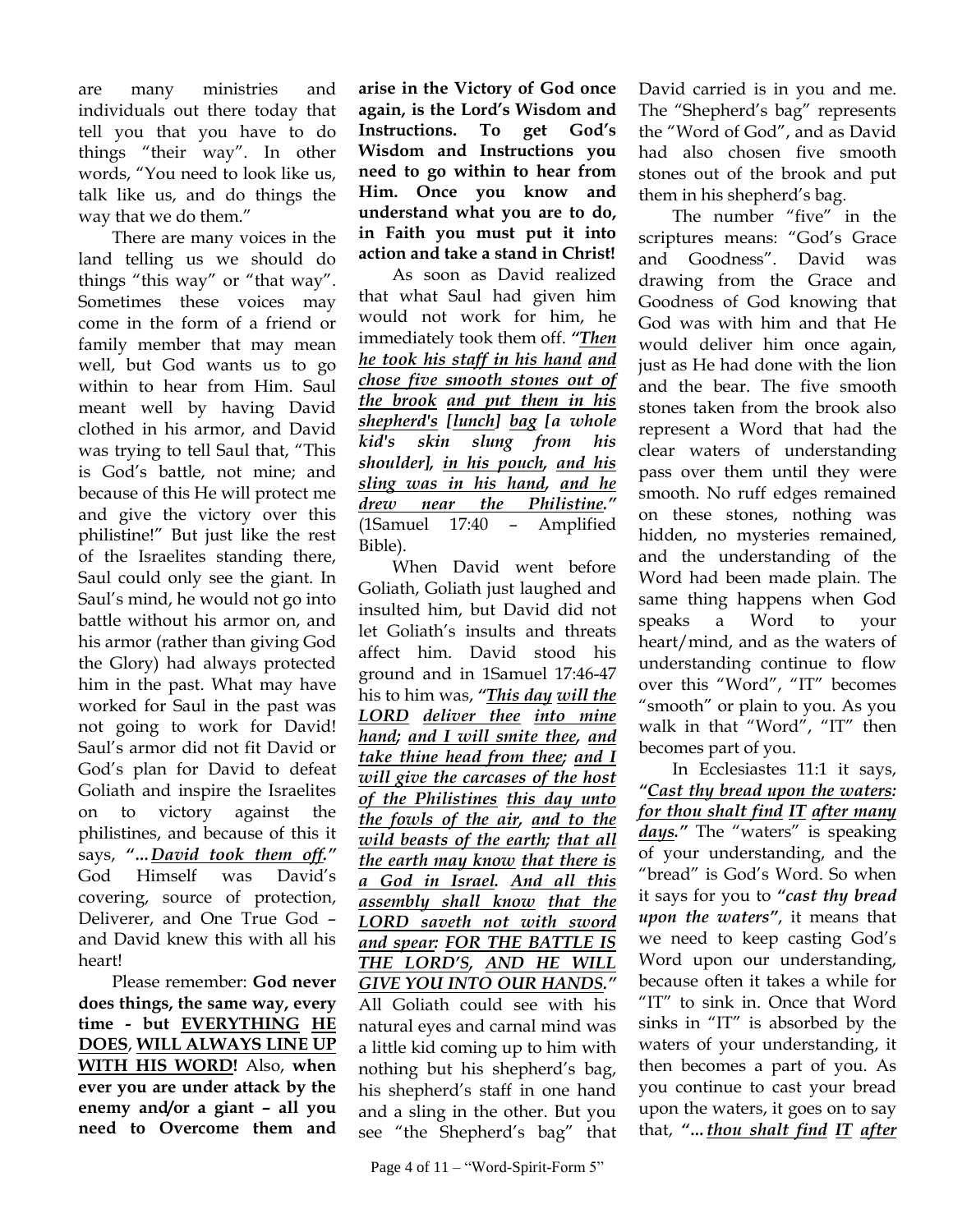*many days."* This means that as the Word is absorbed into your understanding, "IT" becomes the Bread. It becomes the Bread of Life to you. Do you understand what is being said here?

So we are to cast our bread (the Word) upon the waters (of our understanding), and we need to take hold of the stone (the Word) that has been made smooth (plain to us by the Spirit of God), because there our times when a Goliath/giant (thought) may come to you in your mind to cause you to doubt who you are in God and what He has spoken to you. Goliath may say to you, "It hasn"t happened yet! You are still going through this. There is no change. God made all these promises, but where are they?"

God has made many promises to you and me, and what we need to do when a Goliath comes along, is take hold of that Stone/Word/Promise and hit him in the head with IT. A direct hit right in head (carnal mind) is what is needed to bring that giant down, because truly the only problem you and I have is in our head (natural/carnal mind); but when God's Word hits those thoughts and areas in our mind that have not been transformed yet – "IT" brings change!

Isaiah 55:11 says, *"SO SHALL MY WORD BE that goeth forth out of My Mouth: IT SHALL NOT RETURN TO ME VOID, but IT SHALL ACCOMPLISH THAT WHICH I PLEASE, and IT SHALL PROSPER in the thing whereto I sent IT."* "IT" (God's Word) brings change in your mind and in my mind, and in every other thing, place, or nation where God sends His Word and desires to bring change. Isn't God good?

The Lord spoke to me one day and said, "You are My ship! You are My vessel! But you are also on My ship; and sometimes I must cause a storm to blow upon you to cause you to cast off the weights that you carry with you! Weights that are not of me! Weights that if I did not send the storm to blow upon you, you would not get rid of and continue to carry with you." People often do not want to change until God sends His North Wind, but when the North Wind of God starts to blow you need to go within and say, "God, what is the stronghold in my mind? What is the weight that I need to let go of and cast off in order to come through this storm?"

You need to understand that God already sees you as being complete in Him. He already sees you as being perfect, because He has already done everything that was needed to bring you to that place of completeness and perfection in Him. Jesus did everything that was needed on the cross and declared, "It is finished!" However, there is still a process that each of us must go through in order for God to work/form His Nature within us and bring us to the end our walk where we will not only come to the end of our self-will, but also to where His Fullness will be manifest openly for all creation to see.

Paul was always speaking of this process, and if you look in the scriptures you will see that as David who had a heart after God grew stronger in the Lord, Saul (which represents the flesh man) became weaker and weaker, until

he was beheaded. John the Baptist recognized this process as well and one day he spoke of it to his own disciples. In speaking of the Lord Jesus Christ in John 3:30, John said, *"He must increase, but I must decrease."*

As you continue to yield to Christ and His Word within you (rather than to your soul, emotions, and feelings); and as you allow Him to cover your soul, emotions, and feelings with the Word and Spirit of God - the process in which God is forming His Nature in you will continue to cause Saul, (the flesh man) to get weaker, and the inner man (the Spirit man) to grow stronger and stronger until it comes to full maturity and the Fullness of God can be expressed to all creation! To come to that place where only God Himself will be seen in you, you must yield to the mind of Christ (God"s thoughts, Word and Spirit) within you, and allow the attitude of your heart to be like David who wrote in Psalm 34:1, *"…I will Bless the Lord, at all times: His praise shall continually be in my mouth."* And as Paul wrote in 1Thessalonians 5:18, *"In every thing give thanks: for this is the will of God in Christ Jesus concerning you."* We must use and apply the Word of God in **ALL** of our situations! The more we do this, the more He will increase, and we will decrease. To God be the Glory, forever and ever. Amen!

When a ship sinks goes down in the natural, a lot of people generally go down with the ship and lose their lives. This being the case, if Paul had not believed the angel (a messenger) that God sent to him with a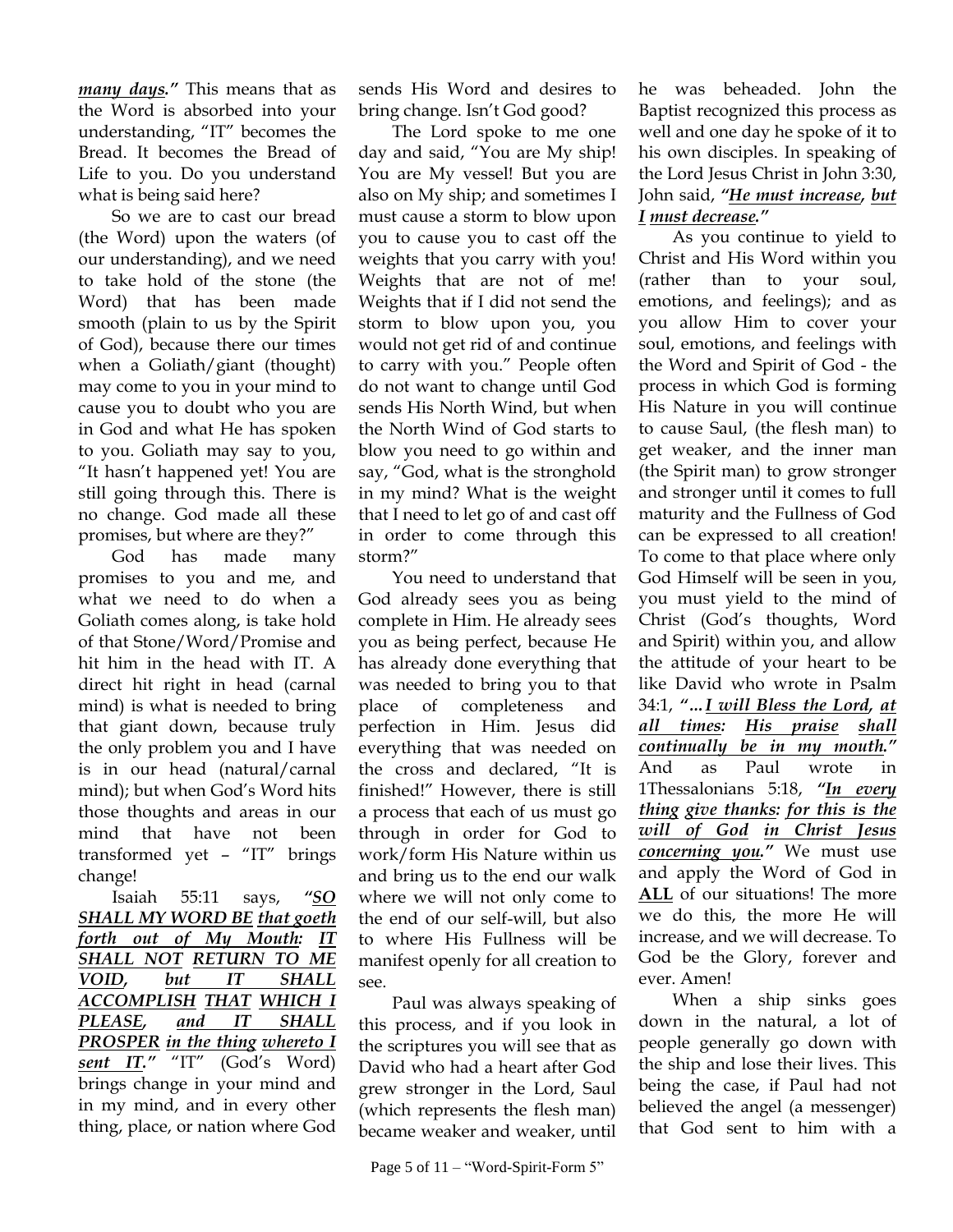Word, then many or possibly all of the people aboard the ship Paul was on might have lost their lives when their ship sank in the storm. But Paul believed the angel, and he got up and spoke the same Word that was given to him to all the people on the ship. He said, *"But [even] now I beg you to be in good spirits and take heart, FOR THERE WILL BE NO LOSS OF LIFE AMONG YOU but ONLY THE SHIP. For this [very] night there stood by my side an angel of the God to Whom I belong and Whom I serve and worship, And he said, Do not be frightened, Paul! It is necessary for you to stand before Caesar; and behold, God has given you all those who are sailing with you. So keep up your courage, men, FOR I HAVE FAITH (COMPLETE CON-FIDENCE) IN GOD THAT IT WILL BE EXACTLY AS HE TOLD ME; But we shall have to be stranded on some island."* (Acts 27:22-26 – Amplified Bible). Everything that God spoke to Paul through the angel happened exactly as He said it would.

In an other incident that took place in Acts 28:3-6, as Paul was laying a bundle of sticks on a fire, it says that, *"…there came a viper out of the heat, and fastened on his hand. And when the barbarians saw the venomous beast hang on his hand, they said among themselves, No doubt this man is a murderer, whom, though he hath escaped the sea, yet vengeance suffereth not to live. And he shook off the beast into the fire, and felt no harm. Howbeit they looked when he should have swollen, or fallen down dead suddenly: but after they had looked a great while, and saw no harm come to him,*

*they changed their minds, and said that he was a god."* Well God allowed this to take place, not so that these people would think that Paul was a god, but to open a door for Paul to be a witness of the Miraculous Power of the One True God. They saw Paul not only be bitten by the viper, but also that the viper continued to hang on to his hand. Paul should have died, or at the very least shown some signs of swelling from the poisonous bite; but he just shook it into the fire and no harm came to Paul at all. These people had never seen anything like this before, and God knew that. He allowed Paul to be bitten for their benefit, not Paul"s.

This is also the reason why you go through some of the things that you do. God allows these things to come your way for the benefit of others that are watching your life; and as they see how God brings you through these situations in your life, it is a witness to them of what God can do. God uses these things to minister Life to others, and at the same time, to cause your soul to die a little more to "self", for *"He must increase, but I* (self) *must decrease."*

We need to take a look at what it says in James chapter 3 (Amplified Bible), because here in verses 1 it says, *"NOT MANY [of you] should become teachers (self-constituted censors and reprovers of others), my brethren,…".* Some of you want to be a teacher of God's Word, but Peter is cautioning people not to want this unless if God is truly calling you to do it. Trust me I know this to be true; and I am saying the same thing to you

today, out of many years experience. *"…for you know that we [teachers] will be judged by a higher standard and with greater severity [than other people; thus we assume the greater accountability and the more condemnation]."* Continuing on in verse 2 it says, *"For we all often stumble and fall and offend in many THINGS."* Earlier in this series ("Word-Spirit-Form") we showed you that "words" are "things", and verse 2 is confirming this once again! This same verse in the King James Bible reads as, *"For in many THINGS we offend all. If any man offend not IN WORD, the same is a perfect man, and able also to bridle the whole body."* In other words, "The many THINGS that we offend others with - is our WORDS, but if we could come to the place in our life where we no longer offended anyone with our WORDS, then it says we would be *"…a PERFECT MAN",* which is also what Paul was saying in Ephesians 4:14 (Amplified Bible). He wrote, *"…that [we might arrive] at really mature manhood (the completeness of personality WHICH IS NOTHING LESS THAN THE STANDARD HEIGHT OF CHRIST'S OWN PERFECTION), THE MEASURE OF THE STATURE OF THE FULLNESS OF CHRIST and THE COMPLETENESS FOUND IN HIM."*

It is the many WORDS that come out of our mouths unbridled (or unchecked) that causes you and me to stumble and fall. In James 3:6 (KJV) it says that, *"…the tongue is a fire, a world of iniquity:…it* (the tongue) *defileth the whole body, and setteth on fire the course of*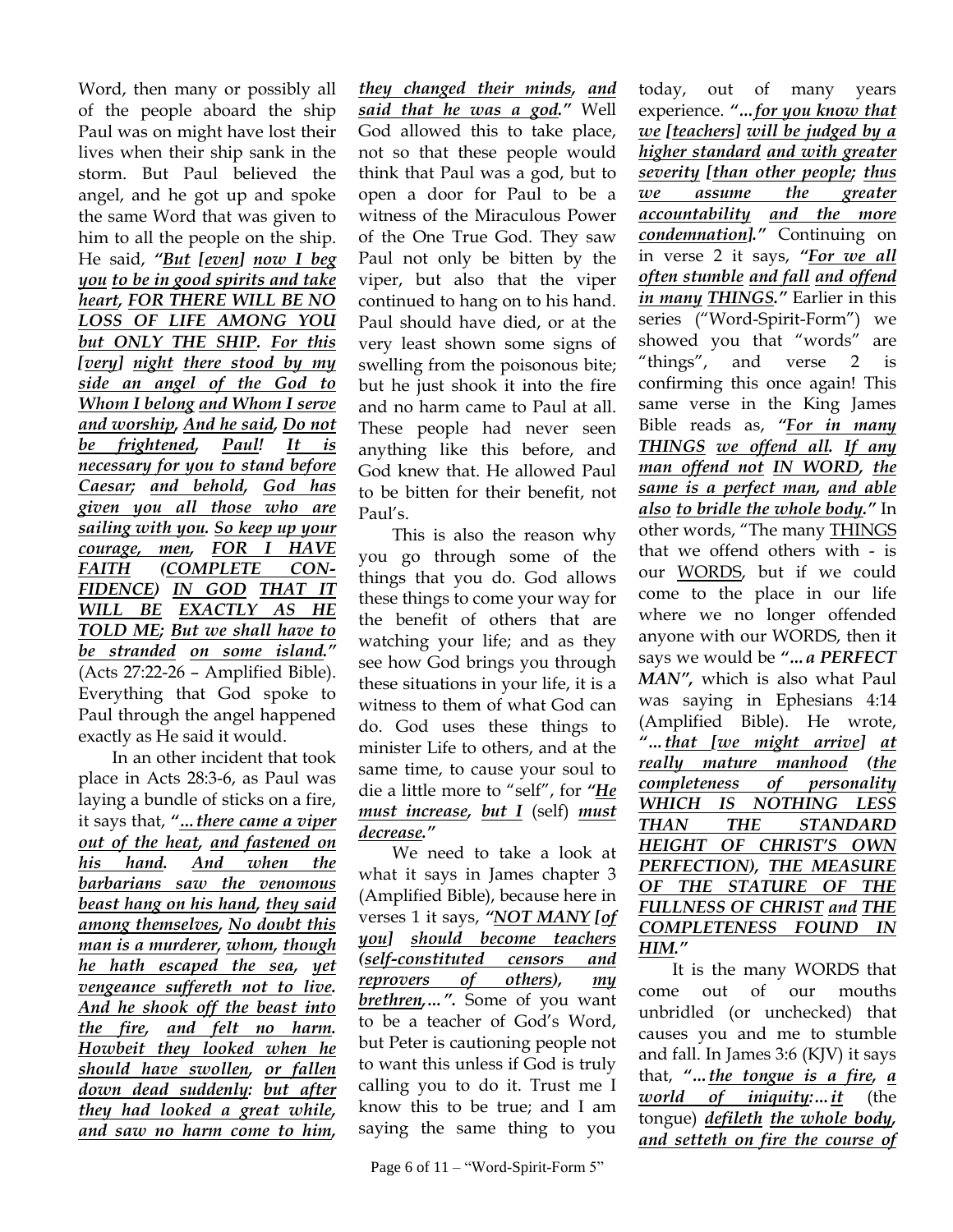*nature;…it* (the tongue) *is set on fire of hell."*

Something else that we all need to remember is that every word that comes out of our mouth begins with a thought in the mind. Paul understood this, and as a result he wrote in 2Corinthians 10:5 that we are to be, *"Casting down imaginations, and every high thing that exalteth itself against the knowledge of God, and bringing into captivity every thought to the obedience of Christ…".* The problem is, far too often we forget to do this! We forget to bring into captivity (take hold) of every thought and make sure that it lines up with the Word and Spirit of God - before we speak or act upon them! We need to discipline our mind and thoughts to where we automatically bring every thought to the place where it is in obedience to Christ. Doing this needs to be a vital part of who we are. In Colossians 3:17 it also says, *"And whatsoever ye do in word or deed, do all in the name of the Lord Jesus, giving thanks to God and the Father by Him."* When we either forget, or make a conscious choice not to do these things - we not only stumble and fall - we sin!

Going back to James, it says in verses 3-4 (English Standard Version) that, *"If we put bits into the mouths of horses so that they obey us, we guide their whole bodies as well. Look at the ships also: though they are so large and are driven by strong winds, they are guided by a very small rudder WHEREVER THE WILL OF THE PILOT DIRECTS."* When you think about it, you put a bit in a horse's mouth to 'align' or 'guide' the head of the horse in the right direction, and wherever the head

goes, the body must follow. That means that if God put a bit in your mouth (which is His Word and Spirit) to guide you, and as you learn to bring into captivity every thought to the obedience of Christ and speak the Word only (those "things" that He has put in your mind and mouth to speak), then even your body must come into alignment with the Word and Spirit of God! Isn"t that interesting? Praise God!

Now, in the world there are storms and fierce winds blowing all the time to distract us, and to blow us off the course/path that the Lord has set before us. The only way to stay on course is to submit your desires (will) to the Lord and allow Him to rule (steer) your life through the storms as a pilot would steer his ship. In the natural, the ship holds nothing back from the pilot steering it. From the bow to the stern, the entire ship surrenders itself to the will of the pilot and goes wherever the pilot desires. Like that ship, if Jesus Christ is truly Lord of your life and leading you in the way that you should go, then just like that ship Romans 12:1-2 says that you must also *"…present your bodies a living sacrifice, holy, acceptable to God, which is your reasonable service. And be not conformed to this world: but be ye transformed by the renewing of your mind, that ye may prove what is that good, and acceptable, and perfect, and perfect, will of God."* You are to hold nothing back from Him! This means that you must present to Him your eyes, your ears, your hands, your tongue – every part of you - every desire, fear, etc., and allow the Spirit of God to lead you in the way that you are to go, because Romans 8:14 says, *"For as many as are led by the Spirit of God, they are the Sons of God."*

Once again, James 3:4 said, *"Look at the ships also: though they are so large and are driven by strong winds, they are guided by a very small rudder WHEREVER THE WILL OF THE PILOT DIRECTS."* In this verse the rudder of a ship is being compared to your tongue. Both are small members, and yet they have the power to steer the course of the vessel/your body according to the will of the pilot. With this in mind, if you are the one piloting your ship/body, then you are framing your own world. **However, if we speak the right "things" - those "things" (Words) that line up with the Word and the Spirit of God, then we are framing our world in the Kingdom of God according to His Ways.** Isn"t that interesting? James 3:6 (ESV) goes on to say, *"And THE TONGUE IS A FIRE, A WORLD OF UNRIGHTEOUSNESS. The tongue is set among our members, STAINING THE WHOLE BODY, SETTING ON FIRE THE ENTIRE COURSE OF LIFE, and set on fire by hell."*

Not long ago we saw in the news that someone had deliberately started a fire and left it to burn in a great forest. The fire set by this individual killed a number of people and also caused all those beautiful trees to be burned. If you go to that place now, not one tree remains standing. When the fire was burning, all the animals had to run for safety. To look at this place now, it appears that there is no life there at all. This individual"s actions began with a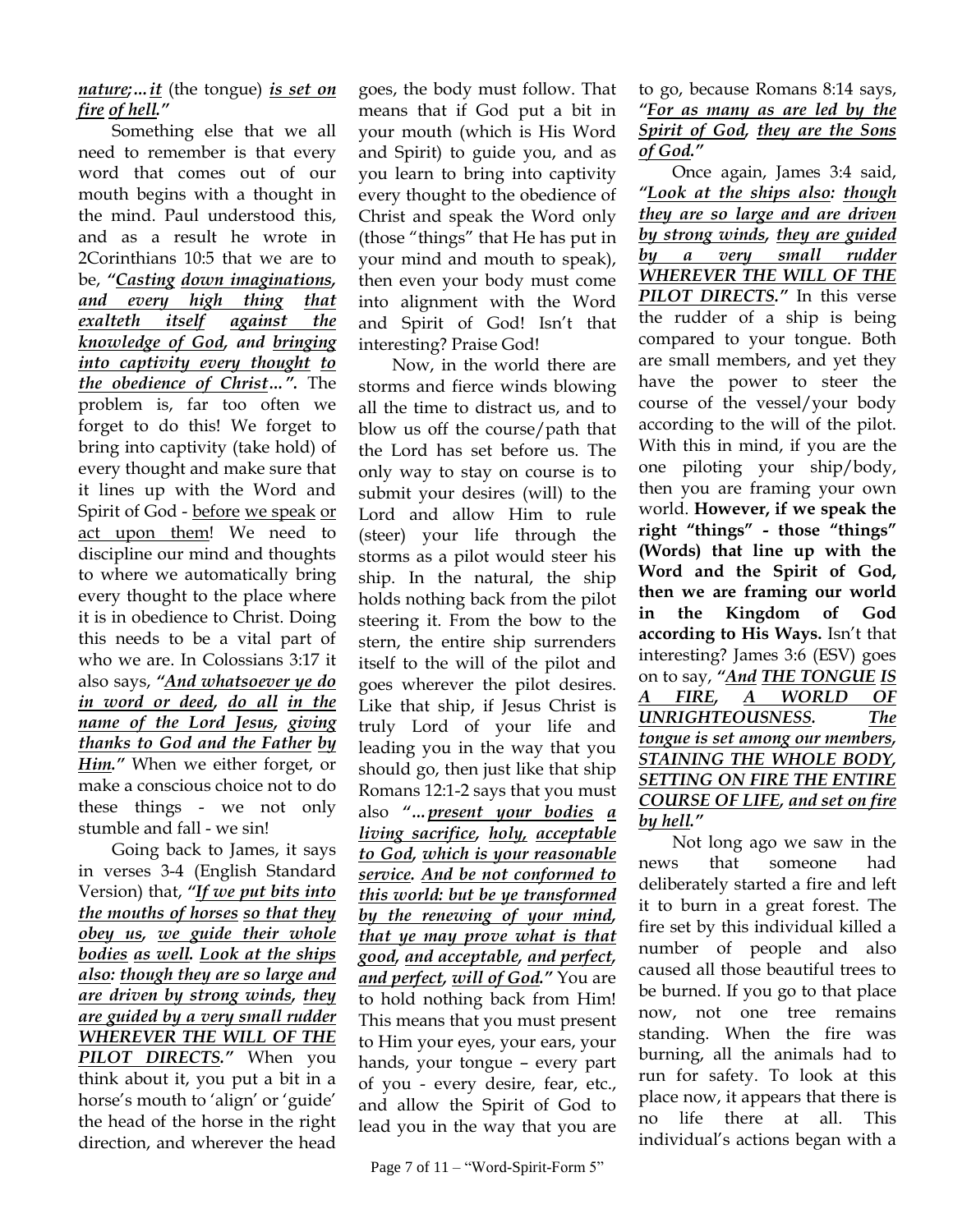thought in his mind, which he allowed to steer the course of his body, and in doing so left nothing but death in his wake.

When you truly look at where wars come from, you will come to understand that they begin with the tongue. Look at what Hitler did! It only took one individual"s words being spoken forth in hate, to begin a war that killed millions upon millions of people on land, in the air, and in the oceans of the world. Look at the death and destruction that took place, and all of this was brought about by the course that was plotted and set in motion by Hitler"s tongue! Look also at what took place in Iraq, the middleeast, and America because of Saddam Hussein's tongue! Words! Words! Words! All of these atrocities began with a thought that was spoken forth by an individual.

You are the captain of your ship, and you have a will - but you must allow God to put a bit in your mouth to bridle your tongue! James 3:7 (English Standard Version) says, *"For every kind of beast and bird, of reptile and sea creature, can be tamed and has been tamed by mankind, but no human being can tame the tongue."* We can tame lions and many other kinds of animals and mammals from around the world. We can teach them to perform on command, and to do different kinds of tricks for us and for others. We can even teach parrots and other birds to mimic human speech, and to say some of the words and phrases we say. All it takes to do this is one individual with patience, to tame and bring change in these animals,

mammals, and birds; and yet the Bible says that, *"*…*no human being can tame the tongue."*

In Isaiah chapter 5, in the last days of King Uzziah, God spoke to, and through Isaiah of "six woes". Each of the "woes" declared different areas of sin that Israel had given themselves over to. And because Israel had chosen to reject God"s Word and instructions to them, God declared the judgments that He would bring upon Israel to deal with these things in them. (You really need to read all of Isaiah chapter 5 for yourself). Then in the very first verse of Isaiah chapter 6, Isaiah begins by saying that, *"In the year that king Uzziah died I saw also the Lord sitting upon a throne, high and lifted up, and His train filled the temple."* As we have shared with you before, God often uses numbers in the scriptures to say certain things, and the number "6" means: the weakness of man; the evils of Satan; and the manifestation of sin. King Uzziah dying at this point in time represented the sixth chapter of man coming to an end. If you can truly understand what God is saying here through the death of King Uzziah, in verse **ONE** of the **SIXTH** chapter, then he that hath an ear, let him hear what the Spirit of the Lord is saying! Before Isaiah *"…saw also the Lord sitting upon His throne, high and lifted up,"* King Uzziah had to die! Why? Because King Uzziah represented the death of the first man Adam (the natural/carnal man) and the end of the self will. Isaiah saw this in the first verse, and the number "One" means: "unity". He was seeing the end of the self-will,

and man becoming ONE with the Lord God Almighty again! Isaiah said, *"…and I saw also the Lord sitting upon a throne, high and lifted up* (in man, for the Kingdom of God is within you)*, and the skirts of His train filled the [most Holy part of the] temple."* (Amplified Bible). Isaiah saw the Glory of the Lord fill and cover his Temple (which is you and me), because King Uzziah (the old man) was finally dead (in you and me)! Glory, Halleluiah!

When this takes place in you and me, and we come to that place in Christ where our soul is dead to sin and we are totally swallowed up in Christ - we will no longer be controlled by our emotions, feelings, thoughts, and words! Instead, we will be totally submitted to the Spirit of God, and we shall truly know how powerful His "Word" IS! We will **be**come **"THE WORD"**, and speak **"THE WORD"** only, for just as, *"…the Word (Christ) became flesh (human, incarnate) and tabernacled (fixed His tent of flesh, lived awhile) among us; and we [actually] saw His Glory (His Honor, His Majesty), such Glory as an only begotten Son receives from His Father, full of Grace (favor, loving-kindness) and Truth"* (John 1:14 – Amplified Bible), we too shall be transformed, and in the twinkling of an eye, **be**come **ALL THAT HE IS;** and creation shall behold His Glory - the same Glory as an only begotten Son receives from His Father, full of Grace and Truth!

Paul wrote of this in both Romans 8:29-30 and 1Corinithians 15:49-54, saying that, *"For whom He did foreknow, He also did*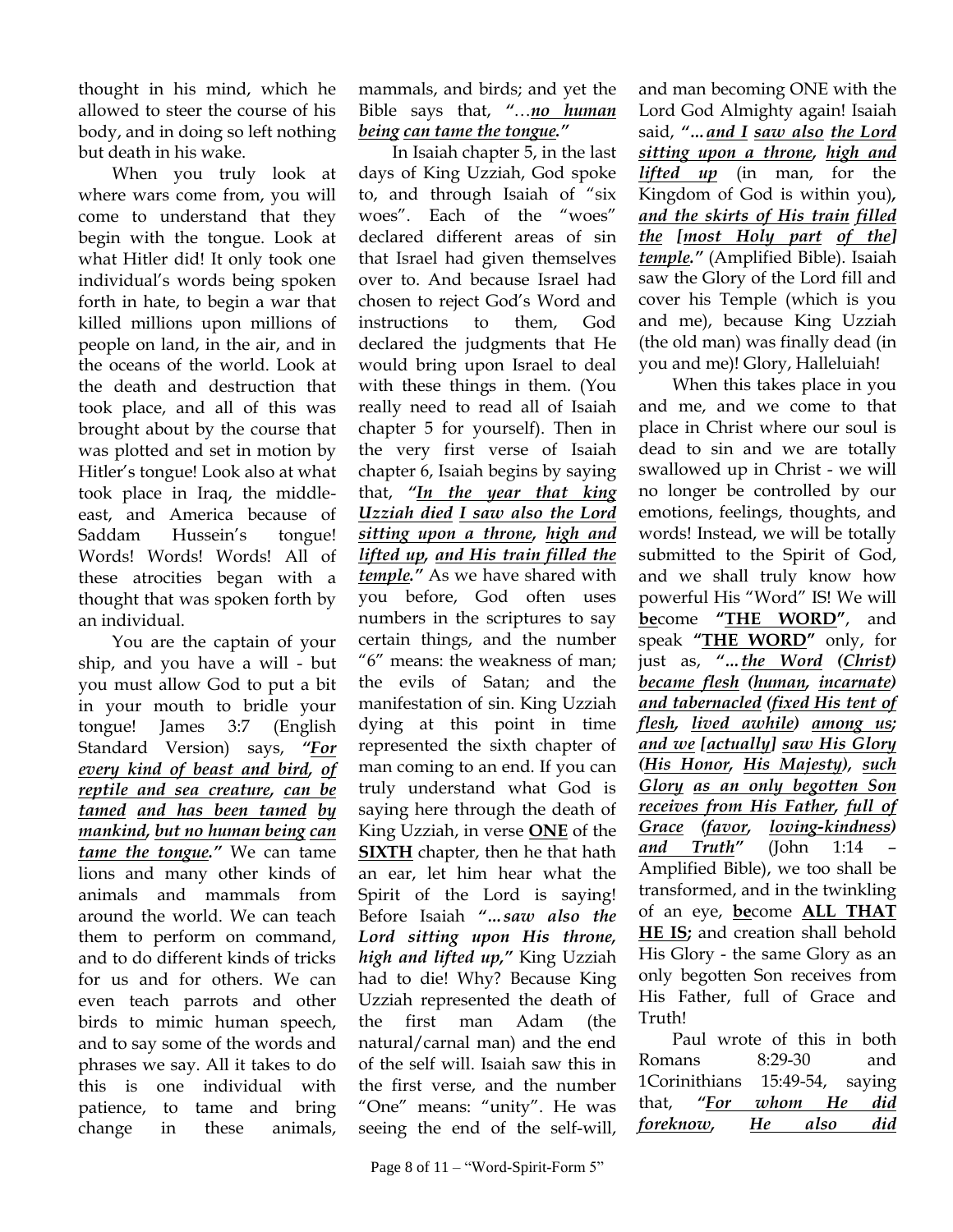*predestinate to be conformed to the image of His Son, that He might BE the firstborn among many brethren. Moreover whom He did predestinate, them He also called: and whom He called, them He also justified: and whom He justified, them He also Glorified."* (Romans 8:29-30). *"And just as we have borne the image [of the man] of dust, so shall we and so let us also bear the image [of the Man] of Heaven. But I tell you this, brethren, flesh and blood cannot [become partakers of eternal salvation and] inherit or share in the Kingdom of God; nor does the perishable (that which is decaying) inherit or share in the imperishable (the immortal). Take notice! I tell you a mystery (a secret truth, an event decreed by the hidden purpose or counsel of God). We shall not all fall asleep [in death], but we shall all be changed (transformed). In a moment, in the twinkling of an eye, at the [sound of the] last trumpet call. For a trumpet will sound, and the dead [in Christ] will be raised imperishable (free and immune from decay), and we shall be changed (transformed). For this perishable [part of us] must put on the imperishable [nature], and this mortal [part of us, this nature that is capable of dying] must put on immortality (freedom from death). And when this perishable puts on the imperishable and this that was capable of dying puts on freedom from death, then shall be fulfilled the Scripture that says, Death is swallowed up (utterly vanquished forever) in and unto victory."* (1 Corinthians 15:49-54 – Amplified Bible).

After Isaiah saw all that he did in Isaiah chapters 5 and in the first four verses of chapter 6 ("four" represents: creation, the world/unsaved man), he recognized for the first time how much his own condition was unlike God, and that he too needed God to do a work within him that would bring change. Isaiah came to understand that the only way for the Lord to be High and Lifted up in the temple (Isaiah himself) was for the Lord of hosts to both sit upon the throne of his (Isaiah"s) heart (the most Holy part of the Temple), and that the Lord Himself must cover the temple (Isaiah) with His Glory! Isaiah knew, that just like King Uzziah, he needed to die to his self-will/soulish ways of living, thinking, and speaking; and that he too needed to be buried, hid, and clothed in Christ. Isaiah recognized that there were not only areas of his life that needed to change, but also that he did not always speak the Word only.

As a result of what God revealed to Isaiah, in Isaiah 6:5 (Amplified Bible) he wrote, *"Then said I, WOE IS ME! For I am undone; because I am a man of unclean lips, and I dwell in the midst of a people of unclean lips: for mine eyes have seen the King, the LORD of hosts."* Now it is interesting that he cried out to God in verse 5, because the number "five" means: "Grace or God"s Goodness." God responded immediately to Isaiah"s cry to Him, and in verses 6-7 it says, *"Then flew one of the seraphim [heavenly beings] to me, having a LIVE COAL in his hand which he had taken with tongs from off the altar; And with IT he touched my mouth and said, Behold, this has* 

## *touched your lips; your iniquity and guilt are taken away, and your sin is completely atoned for and forgiven."*

Now God really wants you to understand something here, because in Hebrews 12:29, it says, *"For our God is a consuming fire."* In Isaiah 6:6 it said that a *"live coal"* was taken from off the altar and touched to Isaiah"s lips/mouth. The "altar" was the altar of fire used to consume the sacrifice. The *"live coal"* was taken from within God Himself to not only touch Isaiah"s mouth and cover and consume Isaiah"s sins, but also to bring a change within Isaiah that would cause him to speak differently from that moment on. Isaiah himself realized that he was "a man of unclean lips," and that He needed God to consume those things in him that caused him to speak things that were contrary to the Word of God.

God wants us to understand that there are two kinds of fire. One kind of "fire" we experience is "the hells" we create for ourselves through the negative words we speak; words that are contrary to the Word of God. However, when we speak words that bring Life, we do not bring troubles upon our soul. Proverbs 12:13 says that, *"The wicked is snared by the transgression of his lips: but the just shall come out of trouble."*

The other kind of "fire" as we have shared is God Himself. I know within that when God had the angel touch Isaiah's mouth with the *"live coal"*, He was saying," I am going to change you. I am going to change your thinking, and I am going to change what comes out of your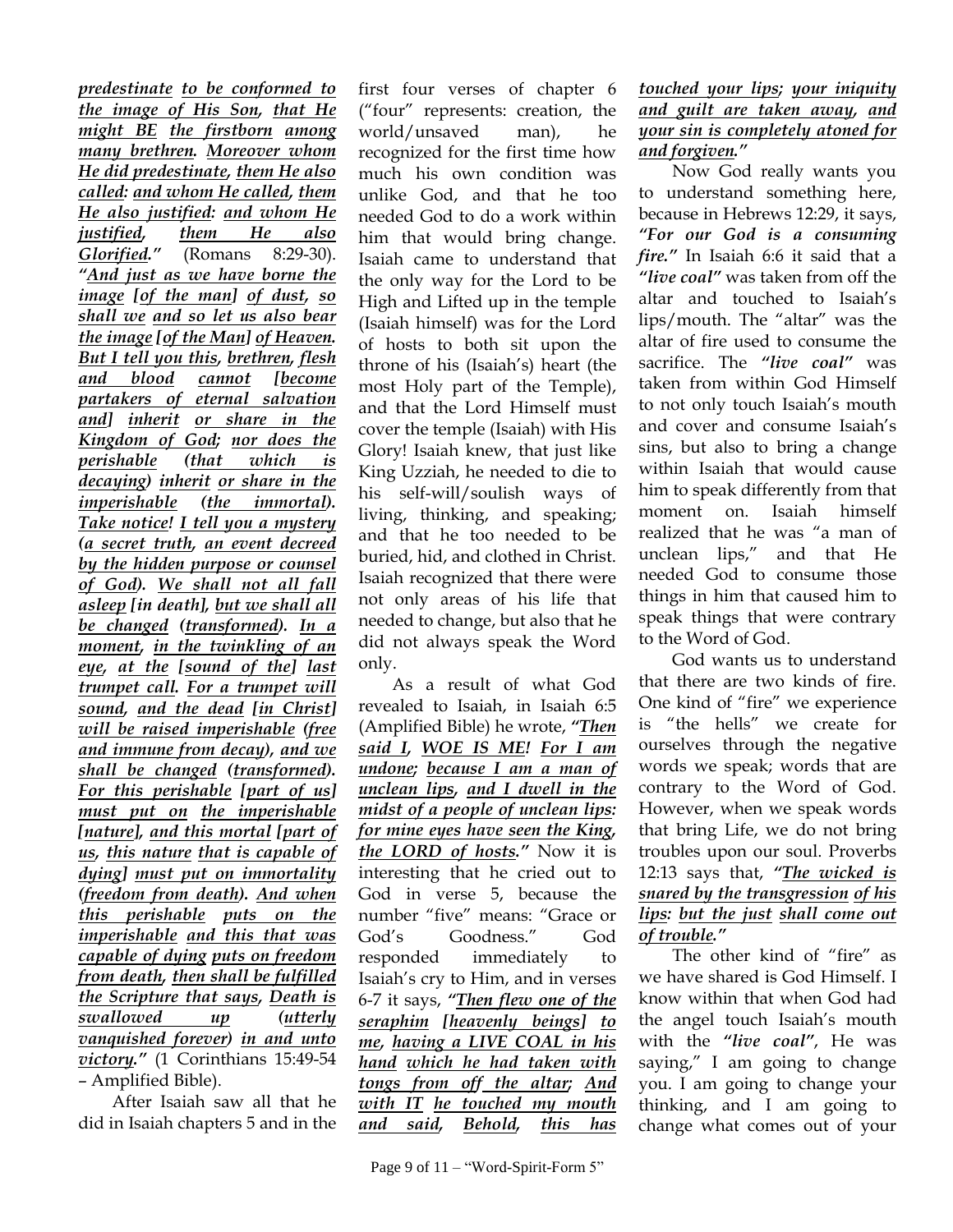mouth (what you speak) from this moment on." *"…Hear and understand: Not what goes into the mouth defiles a man; but what comes out of the mouth, this defiles a man."* (Matthew 15:10-11). After God was finished, it says in Isaiah 6:8 that Isaiah heard the voice of the Lord saying, *"…Whom shall I send, and who will go for us?"* Isaiah understood what God was saying to him, and without hesitation said, *"…Here am I; send me."* Isaiah said, *"Send me"*, because he understood that God had a purpose and a plan for his life. He understood that he was here to do the will of the Father. He understood that he was to **be**come "the Word", and **speak**  "the Word" only!

"The Word" is also like a "Fire" that is shut up in you. Jeremiah said in Jeremiah 20:9, that, *"…HIS WORD was in mine heart AS A BURNING FIRE shut up in my bones…".* God"s Word is shut up within you and me as well! "The Word of God" and "the Fire of God" are ONE, and they are shut up within you to bring change: first of all within you; and after you"ve allowed God to consume the things within you that are not like HIM, He will then work through you to bring change, by consuming those same things from within others He wants to set free.

As you truly listen to what the Lord is speaking to your heart and obey Him by walking out "the Word" in Faith, Hope, and Love, you become "the Word"; and as you speak the Word only, it brings change not only within you, but in others as well. It brings change by consuming

"death". That is how Jesus consumed "death".

That is how Jesus consumed "pain". That is how Jesus "healed". By the age of 30, Jesus came to know and understand that He was "the Word", and that He was to speak "the Word" only in the Faith and Authority of God. Jesus understood that He and the Word are ONE, and this is what He has been saying to us for some time now as well.

The Word became flesh and dwelt among us, and now He is making our flesh to become the Word! Isaiah and Jeremiah understood this, and that was why Isaiah immediately said, "Send me!" We are to become the Word, and speak the Word only!

Jesus knew from a very young age that He was not sent here to just do his own thing all the time, and He declared in Luke 2:49 that, *"…I must be about my Father's business."* Then later, when He had come to maturity Jesus declared to His disciples, *"For I came down from heaven, not to do Mine own will, but the will of Him that sent Me."* (John 6:38). The quicker that God's sons come to understand and walk in this same truth - the quicker we will grow up, and take up the responsibilities and positions that God has called us to fulfill through the Lord Jesus Christ in the Kingdom of God, *"According as He hath* (past tense) *chosen us IN HIM before the foundation of the world, that we should be Holy and without blame before Him in Love…IN WHOM also we have obtained an inheritance, being predestinated according to the purpose of Him who worketh all things after the counsel of His Own will. That we should be to* 

*the Praise of His Glory, who first trusted in Christ."* (Ephesians 1:4, 11-12).

God is speaking the same Word to us now that He spoke to Isaiah and Jeremiah more than 2,000 years ago. Why? Because we need to understand what they did, and walk IT out now! For we were chosen in Him before the foundation of the world; and being predestined according to the purpose of Him who worketh all things after the counsel of His Own will, **WE ARE TO BECOME THE WORD, AND SPEAK THE WORD ONLY!**

In Hebrews 13:8 it says, *"JESUS CHRIST THE SAME YESTERDAY, AND TO DAY, AND FOR EVER."* And in John chapter 1 (Amplified Bible) it declares that, *"IN THE BEGINNING [before all time] was THE WORD (Christ), and THE WORD was with God, and THE WORD was God Himself…All things were made and came into existence through Him; and without Him was not even one thing made that has come into being."* This same "Word", the Lord Jesus Christ lives within us now, and He wants us to come into a greater ONENESS with Him, through our individual relationships with Him. He wants us to commune more deeply with Him than ever before, and for us to allow Him to change us from within (consuming every thing that does not line up with the Word) because the more we do, the quicker we will **be**come **all that He was yesterday, is today, and forever will be!**

Even so, if you remember the parable of the seed and the sower, it says that some will produce 30 fold, some 60, and